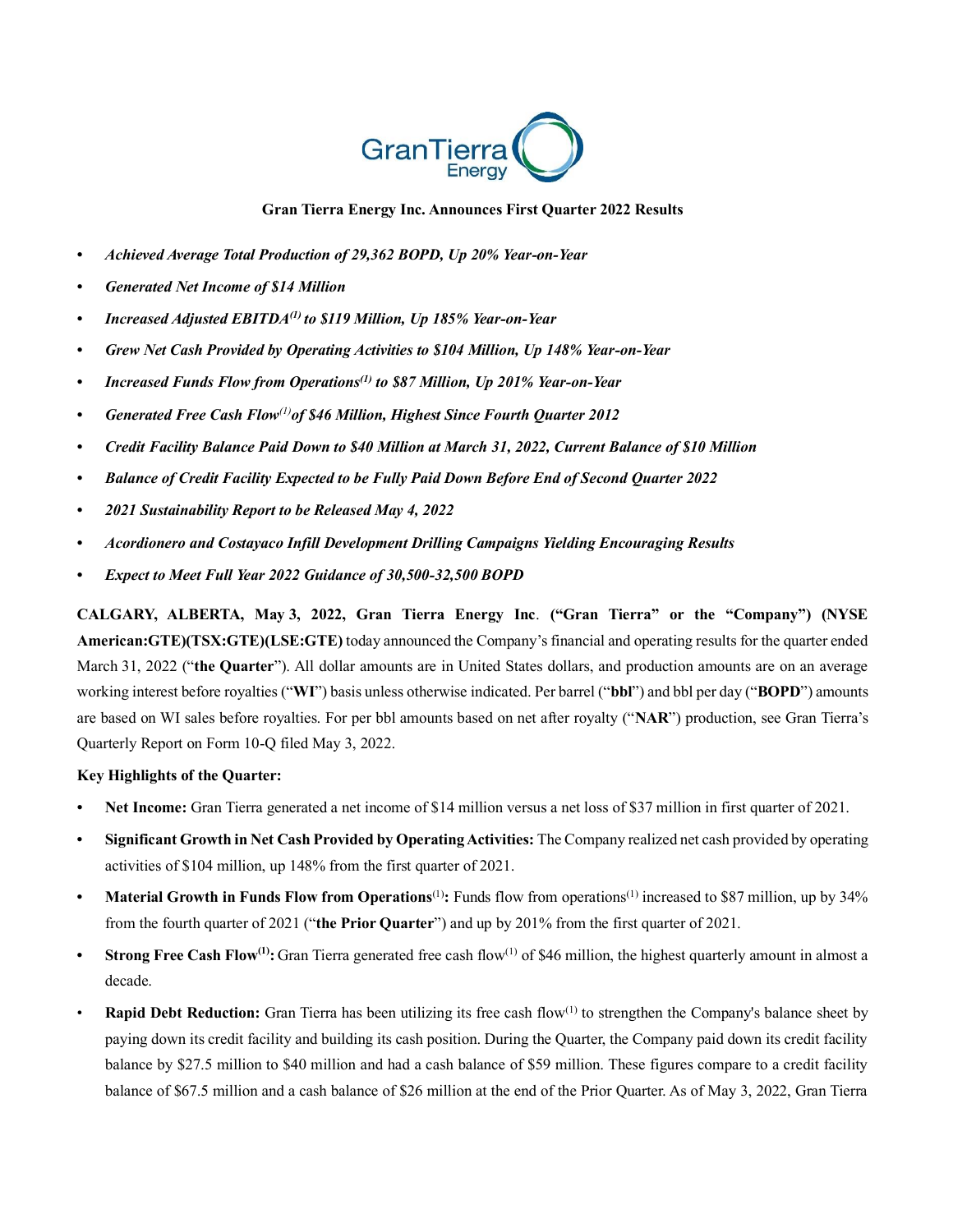has paid down its credit facility to a balance of \$10 million and expects the facility to be fully repaid before the end of the second quarter 2022.

- *•* **Annual Production Growth:** The Quarter's production was in-line with management expectations and averaged 29,362 BOPD, up 20% from the first quarter of 2021 and approximately flat compared to the Prior Quarter.
- **Expects to Meet 2022 Production Guidance:** Gran Tierra believes its ability to keep production flat compared to the Prior Quarter demonstrates the ongoing successful results from the Company's waterflooding efforts in all major assets. The ongoing infill development drilling campaigns in the Acordionero and Costayaco oil fields are expected to increase the Company's full year 2022 average production into the guidance range of 30,500-32,500 BOPD. The ramp-up in production from the Quarter's level is expected to begin in the latter half of second quarter of 2022 as new Acordionero and Costayaco oil wells are brought online.
- **Revised 2022 Financial Guidance:** As previously announced on April 19, 2022, Gran Tierra has updated the Company's 2022 financial guidance in light of the significant increase in world oil prices this year. The Company has increased its 2022 Brent price forecast to \$95/bbl. At this higher oil price, the Company would maintain 2022 capital at \$220-240 million with a forecast 2022 cash flow<sup>(1)</sup> of \$410-430 million, free cash flow<sup>(1)</sup> of \$180-200 million, EBITDA<sup>(1)</sup> of \$550-570 million and a 2022 year-end cash balance of \$210-230 million.
- **• Additional Key Financial Metrics:**
	- *◦* **Capital Expenditures:** Capital expenditures of approximately \$41 million were relatively flat with the Prior Quarter's level of \$40 million, as Gran Tierra maintained capital discipline and its focus on driving down drilling and completion costs.
	- **◦ Increased Oil Sales:** The Brent oil price averaged \$97.90/bbl, up 23% from the Prior Quarter and up 60% year-onyear. Gran Tierra generated oil sales of \$175 million, up 19% from the Prior Quarter and up 83% from the first quarter of 2021. The significant annual increase in oil sales was driven by the Company's 20% increase in quarterly production year-on-year, combined with the large rise in the Brent oil price over the same period.
	- *◦* **Strong Operating Netback(2):** The Company's operating netback(2) of \$52.45/bbl was up 39% from the Prior Quarter and up 80% year-on-year. This strong annual increase was driven by Gran Tierra's 20% increase in quarterly production year-on-year and increased Brent pricing.
	- *◦* **Decreased Operating Expenses:** Compared to the Prior Quarter, Gran Tierra's operating expenses decreased 9% to \$13.14/bbl, down from \$14.46/bbl, due to lower workover, environmental and administration costs, which were only partially offset by higher expenses for chemicals used in the Company's waterflood projects. Compared to first quarter 2021, operating expenses decreased by 4% on a per bbl basis, primarily as a result of Gran Tierra's higher production.
	- **Other Expenses:**
		- The quality and transportation discount dropped 2% to \$12.57 per bbl, compared to \$12.78 per bbl in the Prior Quarter, because of higher world demand for Colombian oil.
		- General and administrative ("G&A") expenses before stock-based compensation were \$2.97 per bbl, down from \$3.08 per bbl in the Prior Quarter and \$3.14 per bbl in the first quarter of 2021, due to a lower accrued performance bonus.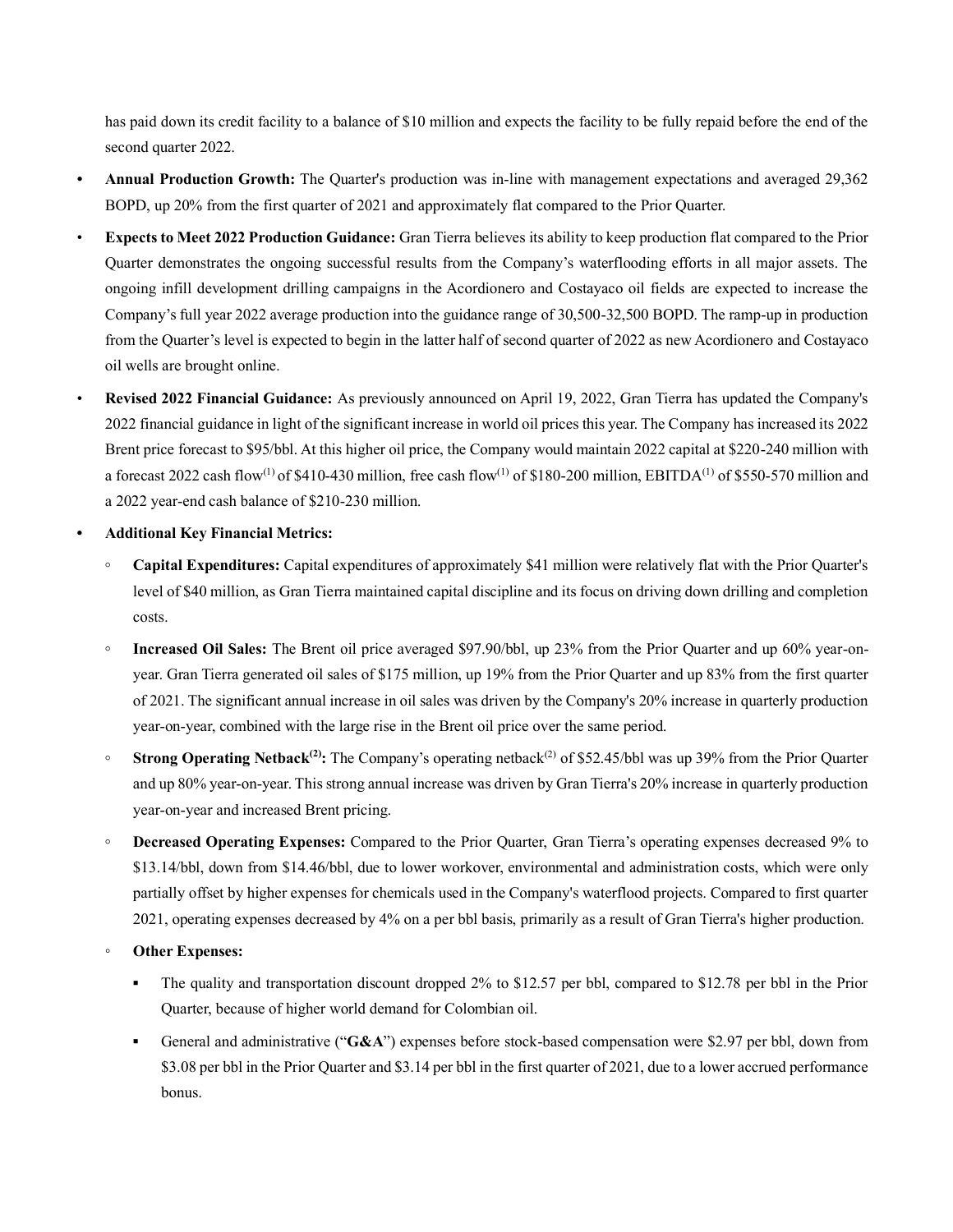◦ **Oil Price Hedges:** The Company continues to have Brent oil price hedges in place for 9,000 BOPD in the first half of 2022, with an average ceiling price of \$87.62/bbl on 8,000 BOPD. Therefore, approximately 73% of Gran Tierra's oil production, which is unhedged, has fully benefited from the current high oil price environment.

### **• 2021 Sustainability Report Highlights:**

- Gran Tierra plans to issue the Company's "2021 Sustainability Report: Creating Long-Term Value and Delivering on Our Environmental, Social and Governance Commitments" tomorrow, May 4, 2022, at which time the report can be found on the Company's website at www.grantierra.com/esg. Highlights from this report are:
	- As of 2021, Gran Tierra has reduced its scope 1 and scope 2 greenhouse gas emissions by 55% compared to the benchmark year of 2019 through operational efficiencies such as its natural gas-to-power projects.
	- Over the last 5 years, Gran Tierra has reduced its surface water used by 41%. In addition, the Company has implemented a comprehensive roadmap to further reduce the use of surface water where possible, with the goal of achieving zero surface water usage in the coming years.
	- The Company had a Lost Time Injury Frequency<sup>(3)</sup> of 0.02 in 2021, which was well below the 2020 industry averages of 0.08 for Latin American and 0.04 for North American exploration and production companies, as reported by the International Association of Oil and Gas Producers, and was in the top quartile in any region globally.
	- In 2021, Gran Tierra invested approximately \$60 million into local economies and created about 3,200 job opportunities.
	- Gran Tierra actively promotes diversity in its workforce of which 39% are female versus the industry average of 22%.
	- In Colombia over the last 5 years, the Company has planted approximately 1.2 million trees and conserved, preserved or reforested about 3,100 hectares of land.

### **Message to Shareholders**

Gary Guidry, President and Chief Executive Officer of Gran Tierra, commented: "The strong recovery for the energy industry and Gran Tierra, from the challenges of 2020, continued into the first quarter of 2022. Our top tier, low-decline, onshore, conventional asset base continues to prove its high quality, as shown by the Company's production growth of 20% over the last year. At the same time, we have significantly strengthened our balance sheet and expect to completely pay off our entire credit facility before the end of the second quarter of 2022, which will be a major milestone for Gran Tierra. Looking to the end of the year, we are forecasting a net debt<sup>(1)</sup> to EBITDA<sup>(1)</sup> ratio of under 0.8 times.

We are pleased with the results so far of our ongoing development drilling campaigns in the Middle Magdalena Valley and Putumayo Basins in Colombia with record drilling performance in both Acordionero and Costayaco. In addition, we plan to allocate capital to prioritized, high-impact exploration drilling opportunities as we restart our exploration campaign during the second half of 2022. We plan to drill our first ever exploration wells in Ecuador, in addition to our first exploration wells in Colombia in more than two years.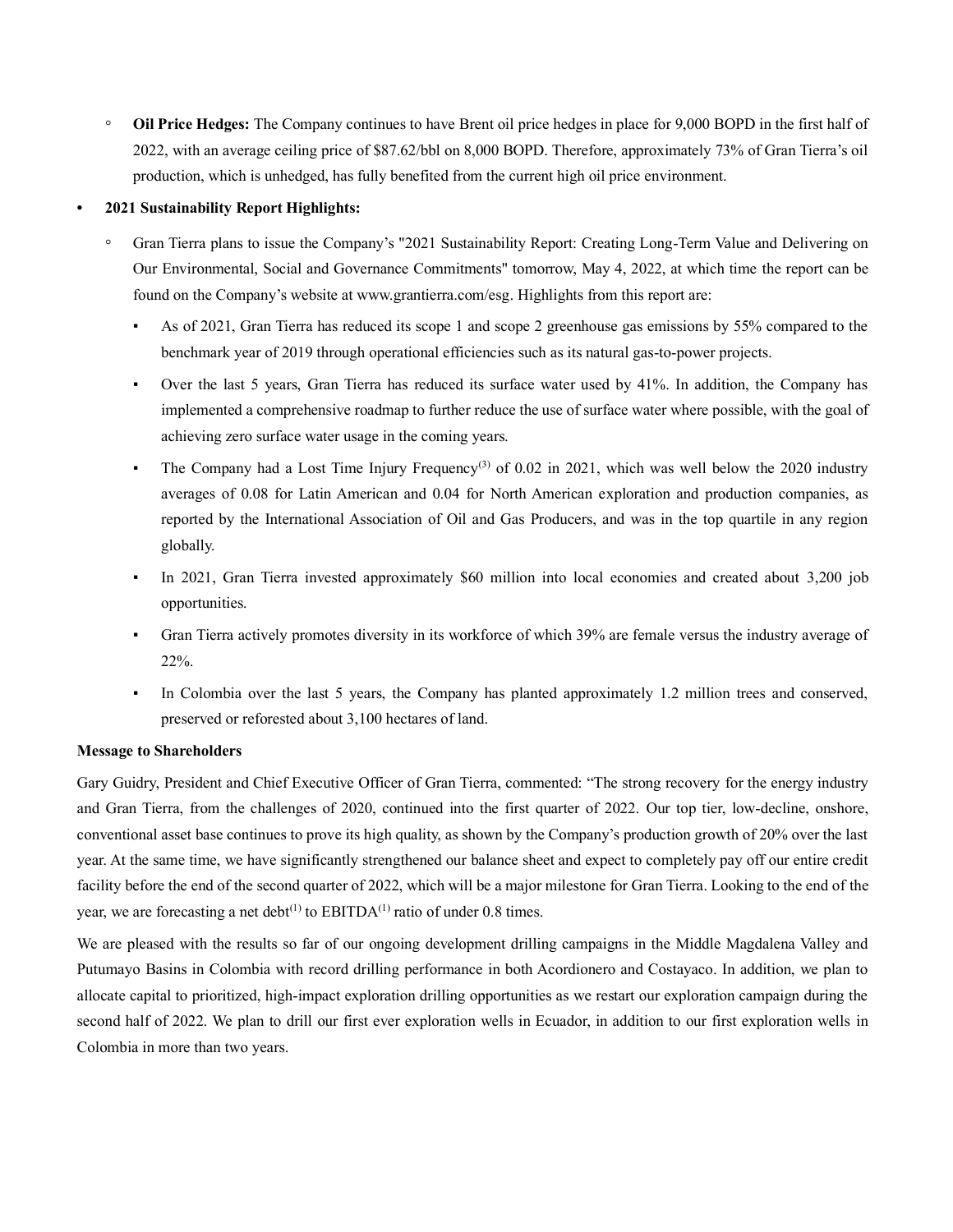We believe Gran Tierra is in an excellent position for continued development and enhanced oil recovery activities in 2022 to optimize value from each of our assets. Our waterflood programs across all of our assets continue to perform well, and we expect another strong year of free cash flow $(1)$  from these high quality, low decline assets.

As always, our "Beyond Compliance Policy" continues. Where Gran Tierra identifies significant opportunities and benefits to the environment and communities, we voluntarily strive to go beyond what is legally required to protect the environment and provide social benefits because it is the right thing to do. Through operational efficiencies, including gas-to-power projects, we have also been able to reduce our greenhouse gas emissions by 55% for 2021 compared to our 2019 baseline."

## **• Operations Update:**

## ◦ **Acordionero:**

Since the Company's last Corporate Update (press release on April 19, 2022), Gran Tierra has drilled and completed the ACR-91 infill development oil well, which was placed on production on April 28, 2022. The ACR-92 water injection well has been drilled and is forecast to be completed in early May 2022. In total, Gran Tierra has drilled seven development wells in Acordionero during 2022 so far, with another seven to nine new wells planned for the rest of 2022.

## ◦ **Costayaco and Moqueta:**

- **▪** Four Costayaco infill development oil wells have been drilled so far in 2022 and all four of these wells are expected to be brought on production during the second quarter of 2022.
- **▪** On initial production testing after completion, the new CYC-46 infill oil well yielded the following encouraging results from three different productive zones (each zone's test represents the final 12 hours of stabilized flow via jet pump, before the zone was shut-in for a pressure build up test):

|                |     |    | Productive Zone Oil Rate (BOPD) Water Cut $(\%)$ Gas Rate $(MCFD)^{(4)}$ |
|----------------|-----|----|--------------------------------------------------------------------------|
| Lower Caballos | 369 | 20 | 26                                                                       |
| Upper Caballos | 493 | フフ | -54                                                                      |
| T Sand         | 727 | 28 | 267                                                                      |

The Moqueta work program of 3 infill development wells is expected to begin in the fourth quarter of 2022 and is planned to continue into 2023.

# ◦ **Ecuador Exploration:**

- Gran Tierra expects to drill 2-3 exploration wells in 2022, targeting multi-zone prospects near existing fields with access to infrastructure. Gran Tierra's first exploration well in Ecuador is scheduled to spud in the third quarter of 2022 on the Chanangue Block.
- Environmental licenses for exploration drilling have been granted by Ecuador's Ministry of the Environment for both the Chanangue and Charapa Blocks, as well as for seismic activities in the Charapa Block. Approval of the environmental license for the Iguana Block is expected during third quarter 2022.
- **Colombia Exploration:**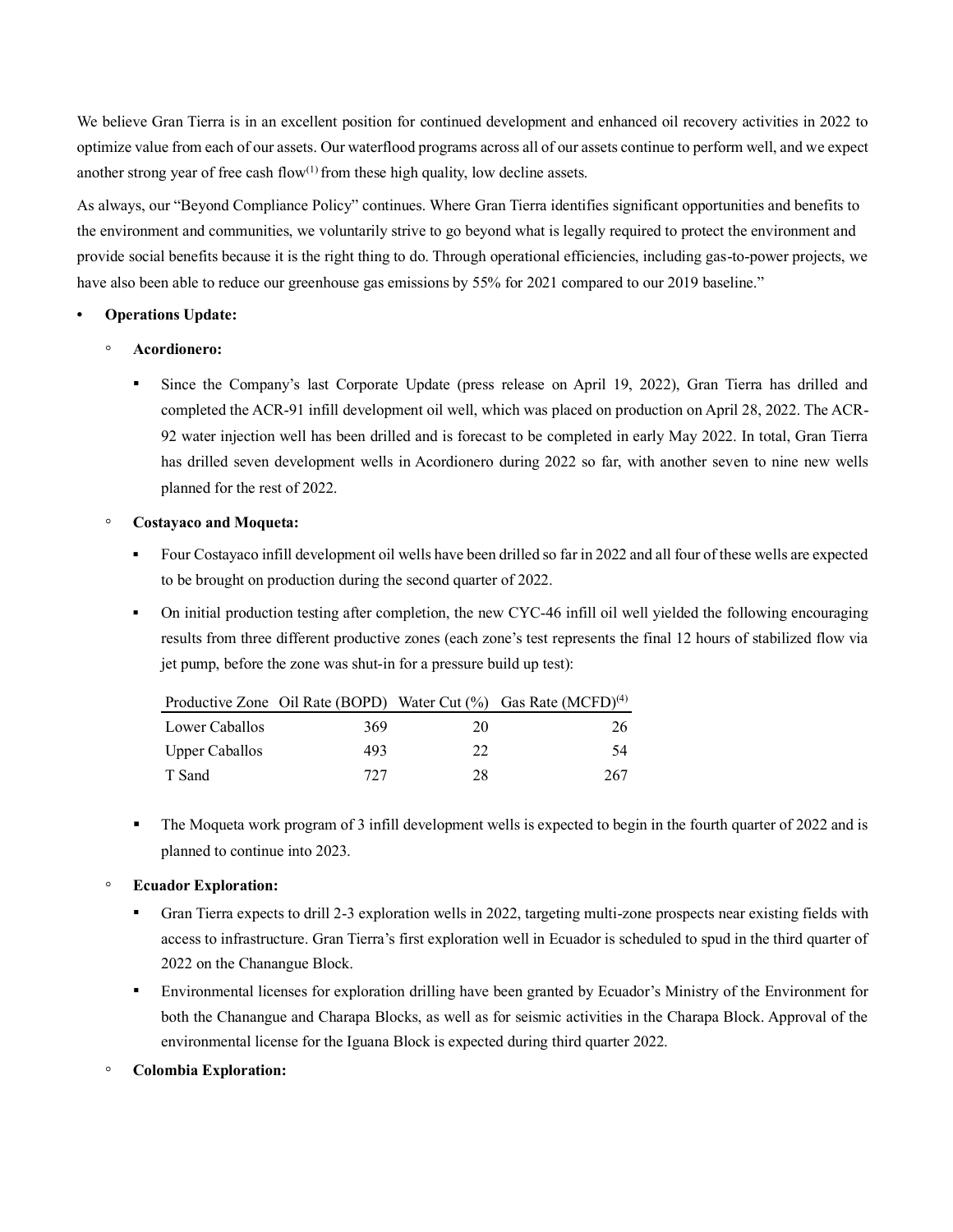▪ The Company is also progressing its 2022 exploration campaign in Colombia with the first exploration well expected to be spud in the Putumayo Basin in early second half 2022 targeting multiple horizons in a prospect between the Costayaco and Moqueta fields. Another one to two exploration wells in the Putumayo are planned for second half 2022, as is one exploration well in the Middle Magdalena Valley Basin.

# **Financial and Operational Highlights (all amounts in \$000s, except per share and bbl amounts)**

|                                                             | <b>Three Months Ended March 31,</b> |           |                   |           | <b>Three Months</b><br><b>Ended December</b><br>31, |          |  |
|-------------------------------------------------------------|-------------------------------------|-----------|-------------------|-----------|-----------------------------------------------------|----------|--|
|                                                             | 2022                                |           |                   | 2021      | 2021                                                |          |  |
| <b>Net Income (Loss)</b>                                    | $\boldsymbol{\mathsf{S}}$           | 14,119    | $\mathbb{S}$      | (37, 422) | $\mathcal{S}$                                       | 62,524   |  |
| <b>Per Share - Basic and Diluted</b>                        | \$                                  | 0.04      | \$                | (0.10)    | \$                                                  | 0.17     |  |
|                                                             |                                     |           |                   |           |                                                     |          |  |
| <b>Oil Sales</b>                                            | \$                                  | 174,569   | \$                | 95,493    | \$                                                  | 146,287  |  |
| <b>Operating Expenses</b>                                   |                                     | (34, 400) |                   | (29, 625) |                                                     | (39,708) |  |
| <b>Transportation Expenses</b>                              |                                     | (2, 834)  |                   | (2,506)   |                                                     | (2,867)  |  |
| <b>Operating Netback</b> $^{(1)(2)}$                        | $\boldsymbol{\mathsf{S}}$           | 137,335   | $\mathbb{S}$      | 63,362    | $\mathcal{S}$                                       | 103,712  |  |
| <b>G&amp;A Expenses Before Stock-Based Compensation</b>     | $\boldsymbol{\mathsf{S}}$           | 7,779     | $\boldsymbol{\$}$ | 6,817     | \$                                                  | 8,473    |  |
| <b>G&amp;A Stock-Based Compensation Expense (Recovery)</b>  |                                     | 4,557     |                   | 3,671     |                                                     | 1,799    |  |
| <b>G&amp;A Expenses, Including Stock Based Compensation</b> | $\mathbb S$                         | 12,336    | $\$$              | 10,488    | $\mathcal{S}$                                       | 10,272   |  |
| <b>Adjusted EBITDA</b> <sup>(1)</sup>                       | $\mathbf S$                         | 119,378   | $\$$              | 41,904    | \$                                                  | 81,529   |  |
| EBITDA <sup>(1)</sup>                                       | $\boldsymbol{\mathsf{S}}$           | 106,750   | $\$$              | 16,359    | \$                                                  | 70,983   |  |
| <b>Net Cash Provided by Operating Activities</b>            | $\boldsymbol{\mathsf{S}}$           | 103,825   | $\$$              | 41,932    | \$                                                  | 106,013  |  |
| <b>Funds Flow from Operations</b> <sup>(1)</sup>            | $\mathbb S$                         | 87,310    | $\$$              | 28,973    | \$                                                  | 65,137   |  |
| <b>Capital Expenditures</b>                                 | $\mathbb S$                         | 41,483    | $\$$              | 37,427    | \$                                                  | 40,229   |  |
| Free Cash Flow <sup>(1)</sup>                               | $\boldsymbol{\mathsf{S}}$           | 45,827    | $\$$              | (8, 454)  | \$                                                  | 24,908   |  |
| <b>Average Daily Volumes (BOPD)</b>                         |                                     |           |                   |           |                                                     |          |  |
| <b>WI Production Before Royalties</b>                       |                                     | 29,362    |                   | 24,463    |                                                     | 29,493   |  |
| <b>Royalties</b>                                            |                                     | (6,529)   |                   | (3,930)   |                                                     | (6,070)  |  |
| <b>Production NAR</b>                                       |                                     | 22,833    |                   | 20,533    |                                                     | 23,423   |  |
| (Increase) Decrease in Inventory                            |                                     | (103)     |                   | (262)     |                                                     | 354      |  |
| <b>Sales</b>                                                |                                     | 22,730    |                   | 20,271    |                                                     | 23,777   |  |
| Royalties, % of WI Production Before Royalties              |                                     | $22\%$    |                   | $16\%$    |                                                     | 21 %     |  |
|                                                             |                                     |           |                   |           |                                                     |          |  |
| Per bbl                                                     |                                     |           |                   |           |                                                     |          |  |
| <b>Brent</b>                                                | \$                                  | 97.90     | $\$$              | 61.32     | $\mathcal{S}$                                       | 79.66    |  |
| <b>Quality and Transportation Discount</b>                  |                                     | (12.57)   |                   | (8.98)    |                                                     | (12.79)  |  |
| <b>Royalties</b>                                            |                                     | (18.66)   |                   | (8.34)    |                                                     | (13.61)  |  |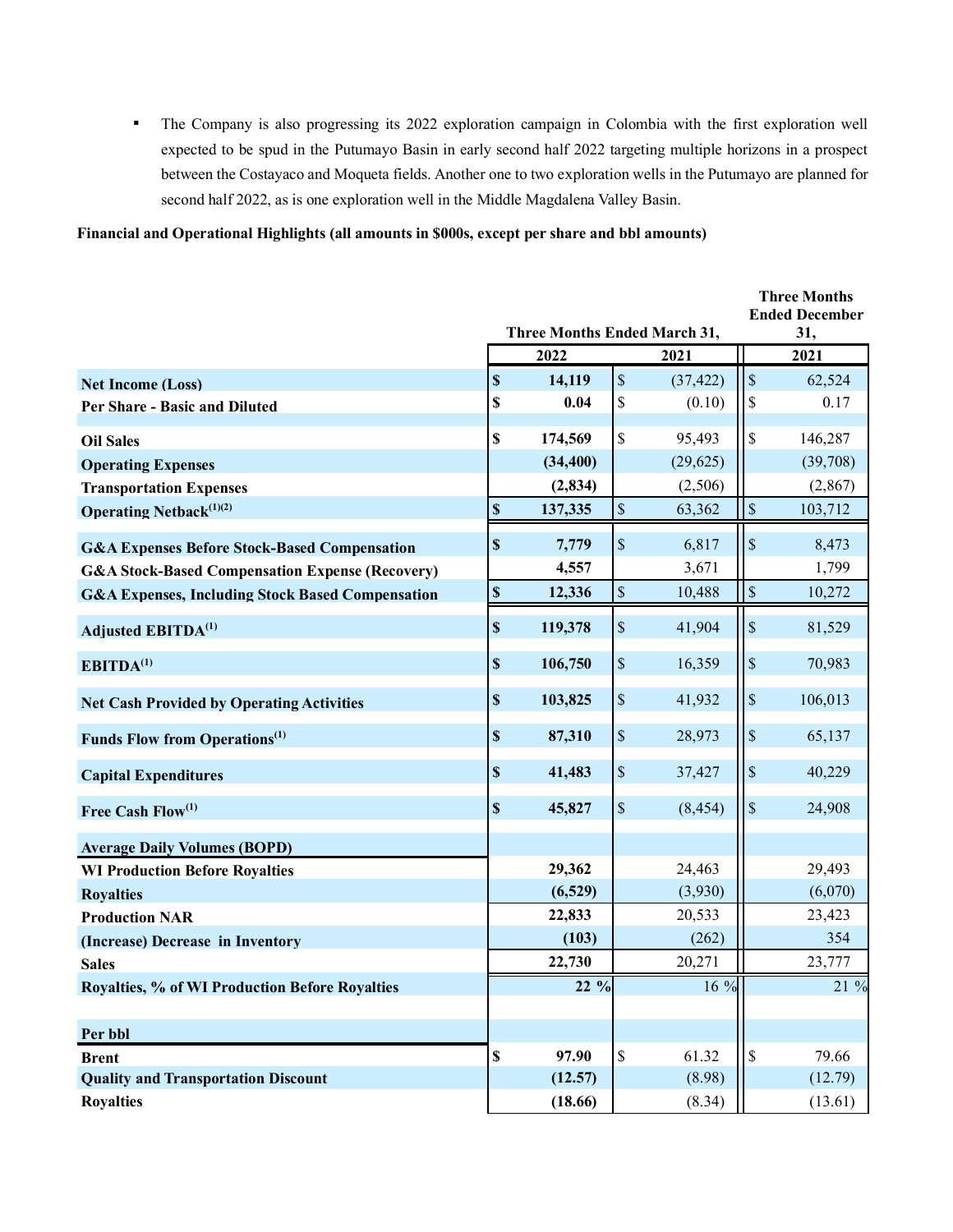| <b>Average Realized Price</b>                                              | 66.67                 | 44.00                  | 53.26                |
|----------------------------------------------------------------------------|-----------------------|------------------------|----------------------|
| <b>Transportation Expenses</b>                                             | (1.08)                | (1.15)                 | (1.04)               |
| <b>Average Realized Price Net of Transportation Expenses</b>               | 65.59                 | 42.85                  | 52.22                |
| <b>Operating Expenses</b>                                                  | (13.14)               | (13.65)                | (14.46)              |
| <b>Operating Netback</b> $^{(1)(2)}$                                       | 52.45                 | 29.20                  | 37.76                |
| <b>COVID-19</b> costs                                                      | (0.20)                | (0.52)                 | (0.24)               |
| <b>G&amp;A Expenses Before Stock-Based Compensation</b>                    | (2.97)                | (3.14)                 | (3.08)               |
| <b>Realized Foreign Exchange (Loss) Gain</b>                               | (0.43)                | (0.04)                 | 0.10                 |
| <b>Cash Settlements on Derivative Instruments</b>                          | (3.28)                | (6.18)                 | (4.87)               |
| <b>Interest Expense, Excluding Amortization of Debt Issuance</b><br>Costs  | (4.29)                | (5.96)                 | (4.33)               |
| <b>Net Lease Payments</b>                                                  | 0.03                  | (0.01)                 | 0.02                 |
| <b>Current Income Tax Expense</b>                                          | (7.95)                |                        | (1.64)               |
| Cash Netback <sup>(1)</sup>                                                | $\mathbf{s}$<br>33.36 | $\mathcal{S}$<br>13.35 | $\sqrt{\ }$<br>23.72 |
| <b>Share Information (000s)</b>                                            |                       |                        |                      |
| <b>Common Stock Outstanding, End of Period</b>                             | 368,421               | 366,982                | 367,145              |
| <b>Weighted Average Number of Common and Outstanding -</b><br><b>Basic</b> | 367,387               | 366,982                | 367,133              |
| Weighted Average Number of Common and Outstanding -<br><b>Diluted</b>      | 372,375               | 366,982                | 368,396              |

(1) Funds flow from operations, operating netback, cash netback, earnings before interest, taxes and depletion, depreciation and accretion ("**DD&A**") **(**"**EBITDA**"**)** and EBITDA adjusted for non-cash lease expense, lease payments, unrealized foreign exchange gains or losses, stock based compensation expense, other non-cash loss, unrealized derivative instruments gains or losses and other financial instruments gains or losses ("**Adjusted EBITDA**"), cash flow, free cash flow and net debt are non-GAAP measures and do not have standardized meanings under generally accepted accounting principles in the United States of America ("**GAAP**"). Cash flow refers to funds flow from operations. Free cash flow refers to funds flow from operations less capital expenditures. Refer to "Non-GAAP Measures" in this press release for descriptions of these non-GAAP measures and, where applicable, reconciliations to the most directly comparable measures calculated and presented in accordance with GAAP.

 $<sup>(2)</sup>$  Operating netback as presented is defined as oil sales less operating and transportation expenses. See the table titled Financial and Operational Highlights</sup> above for the components of consolidated operating netback and corresponding reconciliation.

(3) Lost Time Incident Frequency = ((Fatality Cases + Lost Time Incident Cases) / Person-Hours) x 200,000 Person-Hours.

 $^{(4)}$  Gas rate in MCFD = thousands of standard cubic feet per day.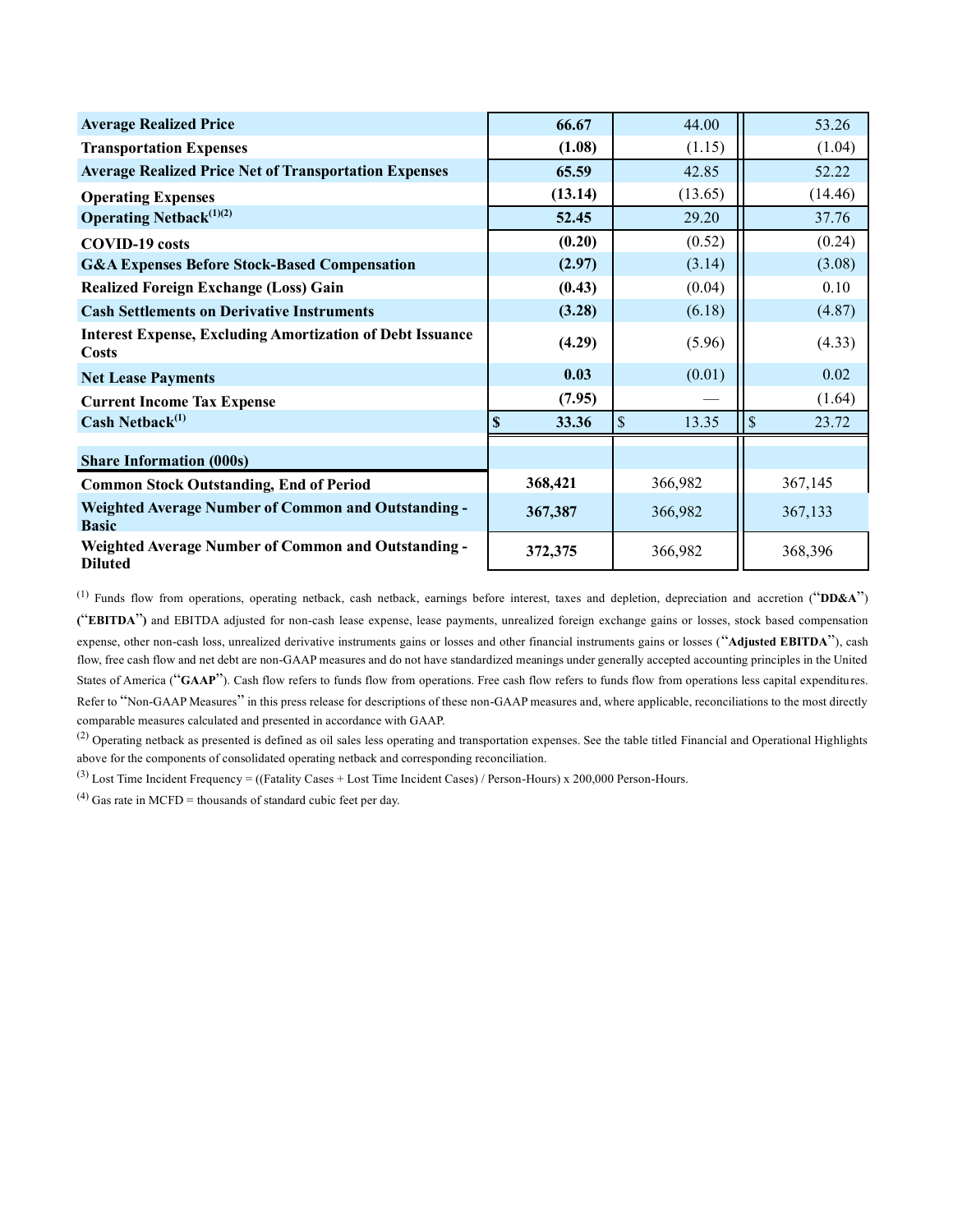## **Annual Meeting of Stockholders:**

Gran Tierra's 2022 Annual Meeting of Stockholders will be held on Wednesday, May 4, 2022 at 11:00 a.m. (Mountain Time). Our Meeting will be held as a virtual only shareholder meeting with participation occurring electronically as explained further in the Proxy Statement dated March 25, 2022.

Shareholders can participate electronically at https://web.lumiagm.com/244491258. We recommend that you log in 15 minutes before the Annual Meeting starts. If you are a registered stockholder, to attend the Annual Meeting and vote your shares electronically and submit questions during the meeting, you will need the control number included on the Voting Instruction Form or the Form of Proxy that accompanied your proxy materials. If you are the beneficial owner of shares held in "street name", you must request and obtain a valid proxy from your broker or other agent in order to attend the Annual Meeting and vote your shares electronically and submit questions during the meeting. Guests may also view the event at https://web.lumiagm.com/244491258 by registering as a guest.

Full details on how to vote, change or revoke a vote, appoint a proxyholder, attend the virtual Annual Meeting, ask questions and other general proxy matters are available in the Proxy Statement available on the Company's website at https://www.grantierra.com/investor-relations/2022-annual-meeting.at

Whether or not you plan to attend the Annual Meeting, we urge you to vote and submit your proxy in advance of the Annual Meeting by one of the methods described in the proxy materials for the Annual Meeting.

## **Corporate Presentation:**

Gran Tierra's Corporate Presentation has been updated and is available on the Company website at www.grantierra.com.

## **Contact Information**

For investor and media inquiries please contact:

Gary Guidry President & Chief Executive Officer

Ryan Ellson Executive Vice President & Chief Financial Officer

Rodger Trimble Vice President, Investor Relations

+1-403-265-3221

info@grantierra.com

# **About Gran Tierra Energy Inc.**

Gran Tierra Energy Inc. together with its subsidiaries is an independent international energy company currently focused on oil and natural gas exploration and production in Colombia and Ecuador. The Company is currently developing its existing portfolio of assets in Colombia and Ecuador and will continue to pursue additional growth opportunities that would further strengthen the Company's portfolio. The Company's common stock trades on the NYSE American, the Toronto Stock Exchange and the London Stock Exchange under the ticker symbol GTE. Additional information concerning Gran Tierra is available at www.grantierra.com. Information on the Company's website (including the Sustainability Report) does not constitute a part of this press release. Investor inquiries may be directed to info@grantierra.com or (403) 265-3221.

Gran Tierra's Securities and Exchange Commission filings are available on the SEC website at http://www.sec.gov. The Company's Canadian securities regulatory filings are available on SEDAR at http://www.sedar.com and UK regulatory filings are available on the National Storage Mechanism website at https://data.fca.org.uk/#/nsm/nationalstoragemechanism.

### **Forward Looking Statements and Legal Advisories:**

This press release contains opinions, forecasts, projections, and other statements about future events or results that constitute forward-looking statements within the meaning of the United States Private Securities Litigation Reform Act of 1995, Section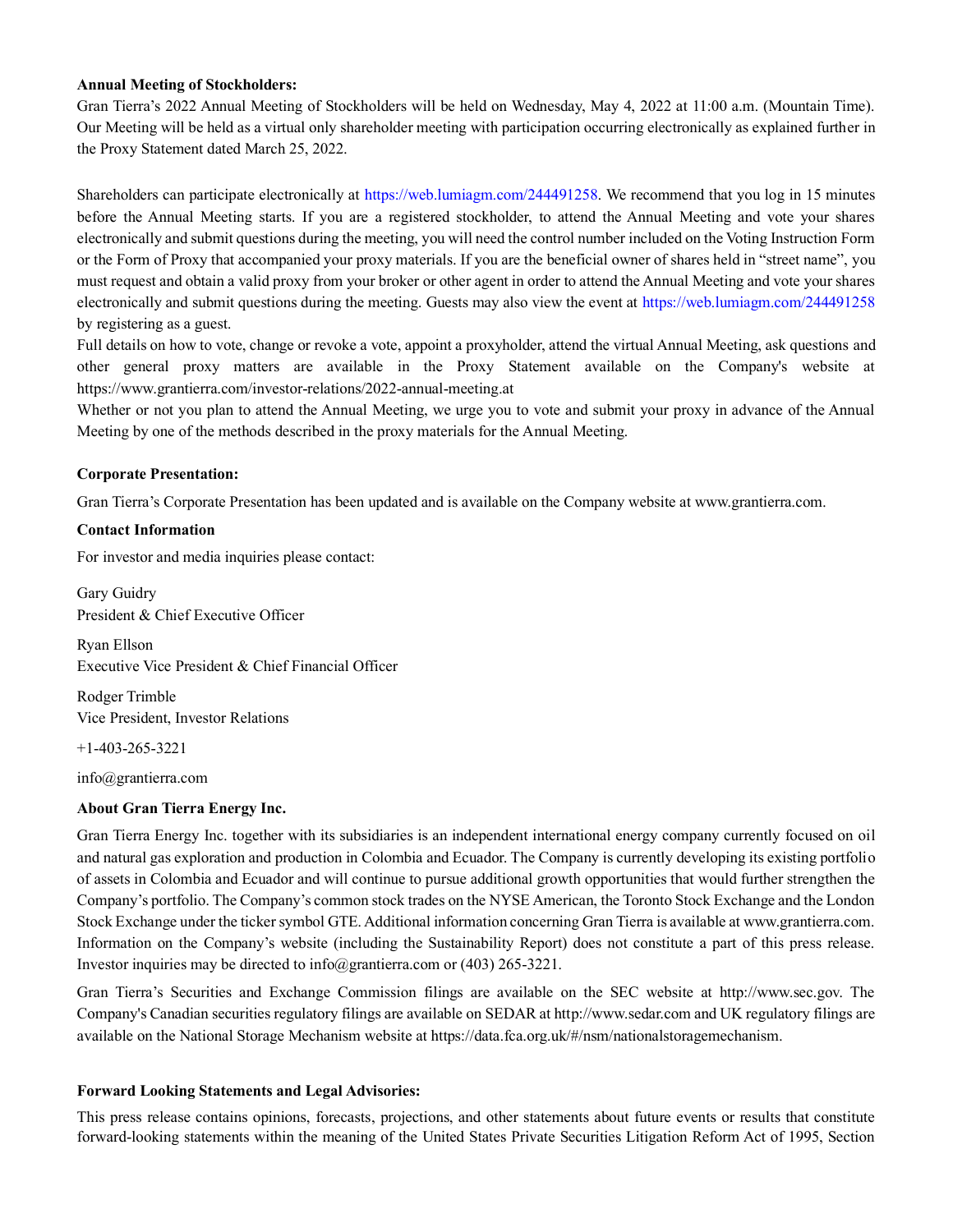27A of the Securities Act of 1933, as amended, and Section 21E of the Securities Exchange Act of 1934, as amended, and financial outlook and forward looking information within the meaning of applicable Canadian securities laws (collectively, "forwardlooking statements"). The use of the words "expect", "plan", "can," "will," "should," "guidance," "forecast," "signal," "progress" and "believes", derivations thereof and similar terms identify forward-looking statements. In particular, but without limiting the foregoing, this press release contains forward-looking statements regarding: the Company's expected future production and free cash flow, the Company's drilling program and the Company's expectations as to debt repayment, the Company's ESG risks and opportunities and its positioning for 2022. The forward-looking statements contained in this press release reflect several material factors and expectations and assumptions of Gran Tierra including, without limitation, that Gran Tierra will continue to conduct its operations in a manner consistent with its current expectations, pricing and cost estimates (including with respect to commodity pricing and exchange rates), and the general continuance of assumed operational, regulatory and industry conditions in Colombia and Ecuador, and the ability of Gran Tierra to execute its business and operational plans in the manner currently planned.

Among the important factors that could cause actual results to differ materially from those indicated by the forward-looking statements in this press release are: Gran Tierra's operations are located in South America and unexpected problems can arise due to guerilla activity, strikes, local blockades or protests; technical difficulties and operational difficulties may arise which impact the production, transport or sale of our products; other disruptions to local operations; global health events (including the ongoing COVID-19 pandemic); global and regional changes in the demand, supply, prices, differentials or other market conditions affecting oil and gas, including changes resulting from a global health crisis, the Russian invasion of Ukraine, or from the imposition or lifting of crude oil production quotas or other actions that might be imposed by OPEC and other producing countries and the resulting company or third-party actions in response to such changes; changes in commodity prices, including a prolonged decline in these prices relative to historical or future expected levels; the risk that current global economic and credit conditions may impact oil prices and oil consumption more than Gran Tierra currently predicts, which could cause Gran Tierra to further modify its strategy and capital spending program; prices and markets for oil and natural gas are unpredictable and volatile; the effect of hedges; the accuracy of productive capacity of any particular field; geographic, political and weather conditions can impact the production, transport or sale of our products; the ability of Gran Tierra to execute its business plan and realize expected benefits from current initiatives; the risk that unexpected delays and difficulties in developing currently owned properties may occur; the ability to replace reserves and production and develop and manage reserves on an economically viable basis; the accuracy of testing and production results and seismic data, pricing and cost estimates (including with respect to commodity pricing and exchange rates); the risk profile of planned exploration activities; the effects of drilling down-dip; the effects of waterflood and multi-stage fracture stimulation operations; the extent and effect of delivery disruptions, equipment performance and costs; actions by third parties; the timely receipt of regulatory or other required approvals for our operating activities; the failure of exploratory drilling to result in commercial wells; unexpected delays due to the limited availability of drilling equipment and personnel; volatility or declines in the trading price of our common stock or bonds; the risk that Gran Tierra does not receive the anticipated benefits of government programs, including government tax refunds; Gran Tierra's ability to comply with financial covenants in its credit agreement and indentures and make borrowings under its credit agreement; and the risk factors detailed from time to time in Gran Tierra's periodic reports filed with the Securities and Exchange Commission, including, without limitation, under the caption "Risk Factors" in Gran Tierra's Annual Report on Form 10-K for the year ended December 31, 2021 and its other filings with the Securities and Exchange Commission. These filings are available on the Securities and Exchange Commission website at http://www.sec.gov and on SEDAR at www.sedar.com.

The forward-looking statements contained in this press release are based on certain assumptions made by Gran Tierra based on management's experience and other factors believed to be appropriate. Gran Tierra believes these assumptions to be reasonable at this time, but the forward-looking statements are subject to risk and uncertainties, many of which are beyond Gran Tierra's control, which may cause actual results to differ materially from those implied or expressed by the forward looking statements. In particular, the unprecedented nature of the current economic downturn, pandemic and industry decline may make it particularly difficult to identify risks or predict the degree to which identified risks will impact Gran Tierra's business and financial condition. All forward-looking statements are made as of the date of this press release and the fact that this press release remains available does not constitute a representation by Gran Tierra that Gran Tierra believes these forward-looking statements continue to be true as of any subsequent date. Actual results may vary materially from the expected results expressed in forward-looking statements. Gran Tierra disclaims any intention or obligation to update or revise any forward-looking statements, whether as a result of new information, future events or otherwise, except as expressly required by applicable law.

The estimates of future production, future cash flow, free cash flow, EBITDA, net cash provided by operating activities (described in this press release as "cash flow"), cash positions, total capital, certain expenses and costs, debt repayments and debt positions (including "net debt") may be considered to be future-oriented financial information or a financial outlook for the purposes of applicable Canadian securities laws. Financial outlook and future-oriented financial information contained in this press release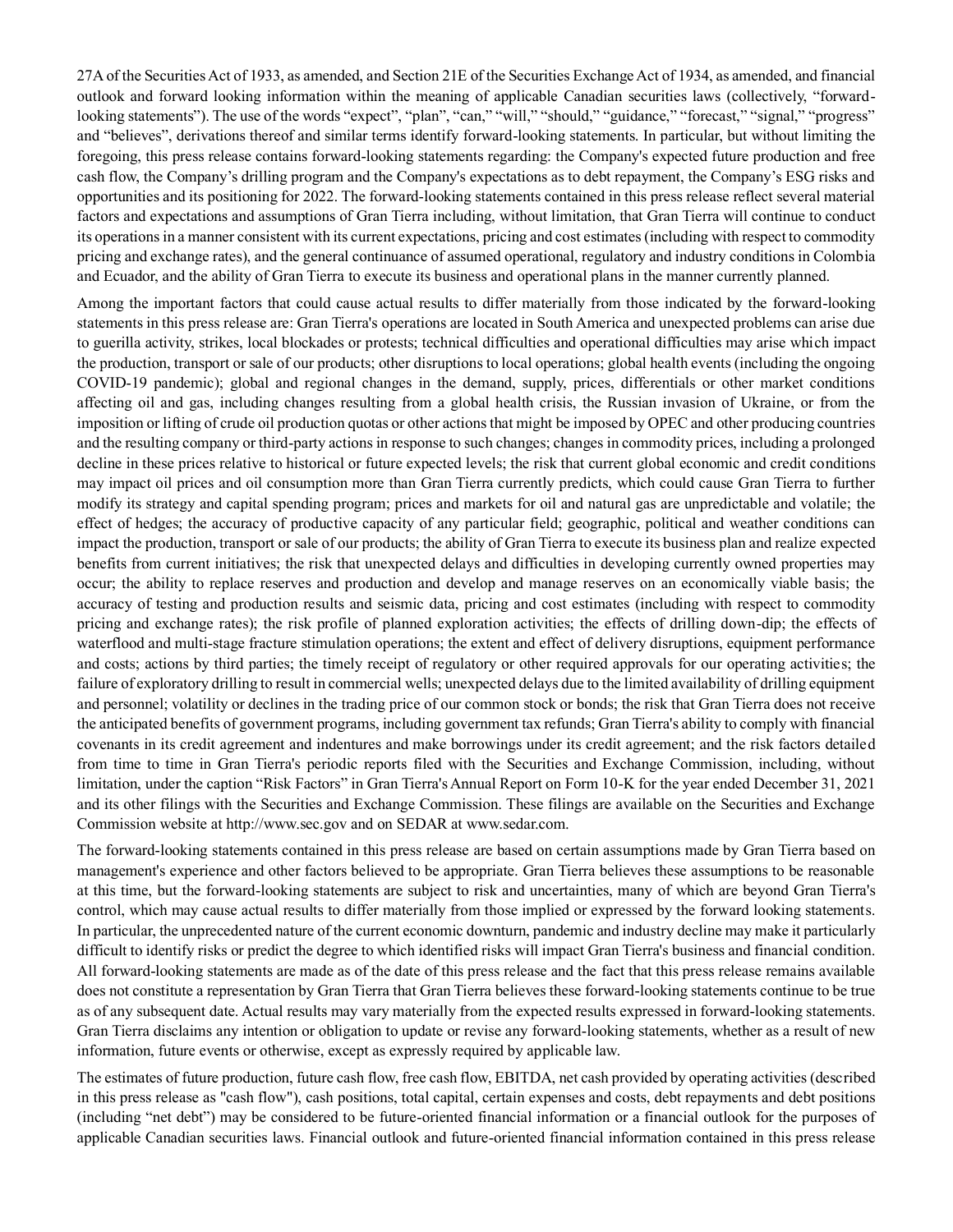about prospective financial performance, financial position or cash flows are provided to give the reader a better understanding of the potential future performance of the Company in certain areas and are based on assumptions about future events, including economic conditions and proposed courses of action, based on management's assessment of the relevant information currently available, and to become available in the future. In particular, this press release contains projected financial and operational information for 2022. These projections contain forward-looking statements and are based on a number of material assumptions and factors set out above. Actual results may differ significantly from the projections presented herein. The actual results of Gran Tierra's operations for any period could vary from the amounts set forth in these projections, and such variations may be material. See above for a discussion of the risks that could cause actual results to vary. The future-oriented financial information and financial outlooks contained in this press release have been approved by management as of the date of this press release. Readers are cautioned that any such financial outlook and future-oriented financial information contained herein should not be used for purposes other than those for which it is disclosed herein. The Company and its management believe that the prospective financial information has been prepared on a reasonable basis, reflecting management's best estimates and judgments, and represent, to the best of management's knowledge and opinion, the Company's expected course of action. However, because this information is highly subjective, it should not be relied on as necessarily indicative of future results. See Gran Tierra's press releases dated January 18, 2022 and April 19, 2022, respectively, for additional information regarding the 2022 guidance referred to herein.

# **Non-GAAP Measures**

This press release includes non-GAAP financial measures as further described herein. These non-GAAP measures do not have a standardized meaning under GAAP. Investors are cautioned that these measures should not be construed as alternatives to net income or loss, cash flow from operating activities or other measures of financial performance as determined in accordance with GAAP. Gran Tierra's method of calculating these measures may differ from other companies and, accordingly, they may not be comparable to similar measures used by other companies. Each non-GAAP financial measure is presented along with the corresponding GAAP measure so as to not imply that more emphasis should be placed on the non-GAAP measure.

Operating netback as presented is defined as oil sales less operating and transportation expenses. See the table entitled Financial and Operational Highlights above for the components of consolidated operating netback and corresponding reconciliation.

Cash netback as presented is defined as net income or loss adjusted for depletion, depreciation and accretion ("DD&A") expenses, deferred tax expense or recovery, stock-based compensation expense or recovery, amortization of debt issuance costs, non-cash lease expense, lease payments, unrealized foreign exchange gains or losses, derivative instruments gains or losses, cash settlements on derivative instruments, other financial instruments gains or losses and other non-cash losses. Management believes that operating netback and cash netback are useful supplemental measures for investors to analyze financial performance and provide an indication of the results generated by Gran Tierra's principal business activities prior to the consideration of other income and expenses. A reconciliation from net loss to cash netback is as follows:

|                                                            |          |                                     |                | <b>Three Months</b><br><b>Ended December</b> |
|------------------------------------------------------------|----------|-------------------------------------|----------------|----------------------------------------------|
|                                                            |          | <b>Three Months Ended March 31,</b> |                | 31,                                          |
| Cash Netback - (Non-GAAP) Measure (\$000s)                 |          | 2022                                | 2021           | 2021                                         |
| Net income (loss)                                          | <b>S</b> | 14,119 \$                           | $(37, 422)$ \$ | 62,524                                       |
| Adjustments to reconcile net income (loss) to cash netback |          |                                     |                |                                              |
| DD&A expenses                                              |          | 40,963                              | 31,318         | 41,574                                       |
| Deferred tax expense (recovery)                            |          | 18,713                              | 8,651          | (50, 634)                                    |
| <b>Stock-based compensation expense</b>                    |          | 4,557                               | 3,671          | 1,799                                        |
| <b>Amortization of debt issuance costs</b>                 |          | 887                                 | 881            | 1,127                                        |
| Non-cash lease expense                                     |          | 411                                 | 444            | 445                                          |
| Lease payments                                             |          | (344)                               | (462)          | (382)                                        |
| Unrealized foreign exchange (gain) loss                    |          | (4,839)                             | 13,003         | 4,934                                        |
| <b>Derivative instruments loss</b>                         |          | 21,439                              | 23,698         | 1,298                                        |
| Cash settlements on derivative instruments                 |          | (8,596)                             | (13, 404)      | (13,386)                                     |
| Other financial instruments (gain) loss                    |          |                                     | (1,405)        | 15,794                                       |
| Other non-cash loss                                        |          |                                     |                | 44                                           |
| <b>Cash netback</b>                                        |          | 87,310 \$                           | 28,973         | 65,137                                       |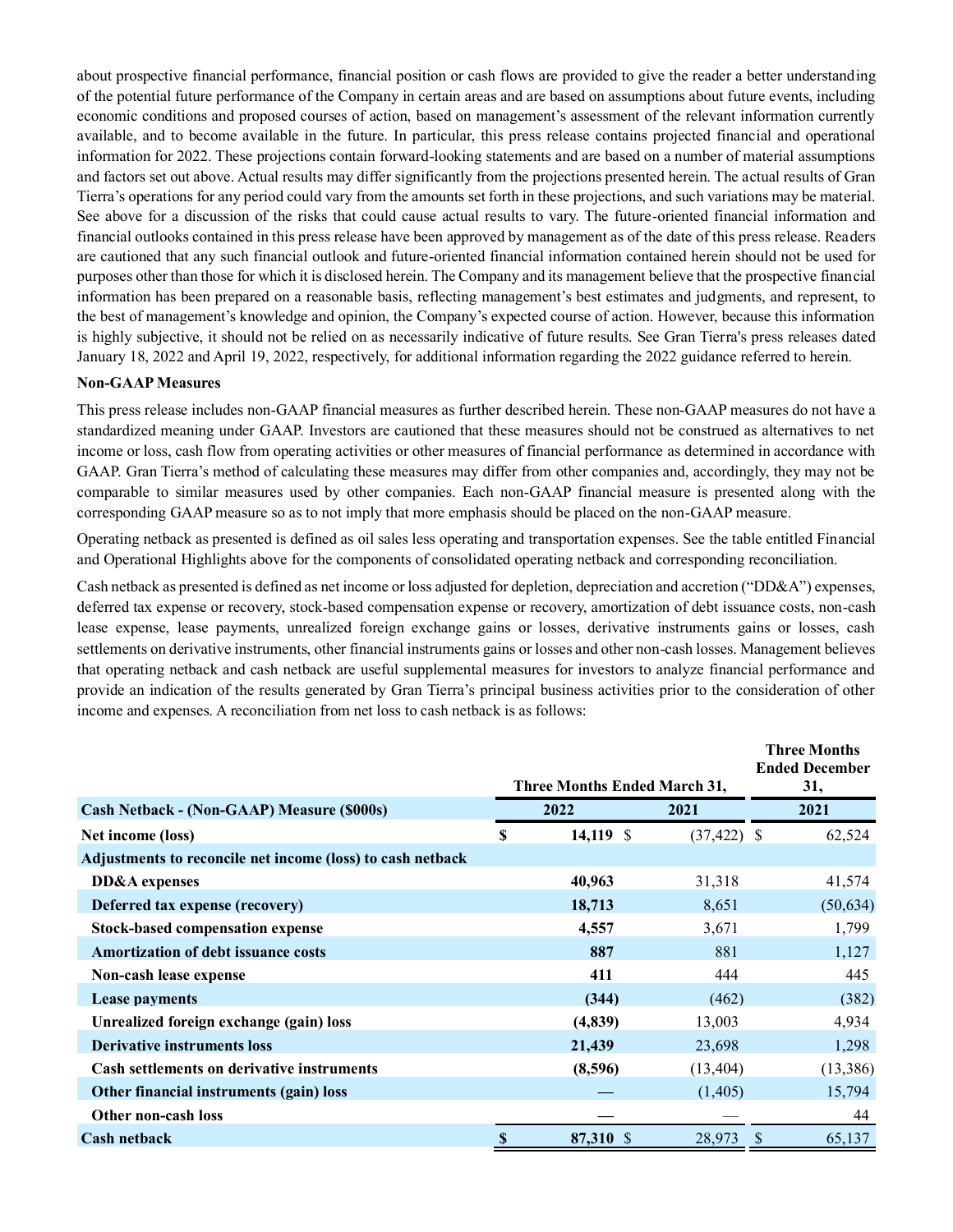EBITDA, as presented, is defined as net income or loss adjusted for DD&A expenses, interest expense and income tax expense or recovery. Adjusted EBITDA, as presented, is defined as EBITDA adjusted for non-cash lease expense, lease payments, unrealized foreign exchange gains or losses, stock based compensation expense or recovery, other non-cash loss, unrealized derivative instruments gains or losses and other financial instruments gains or losses. Management uses this supplemental measure to analyze performance and income generated by our principal business activities prior to the consideration of how non-cash items affect that income, and believes that this financial measure is useful supplemental information for investors to analyze our performance and our financial results. A reconciliation from net loss to EBITDA and adjusted EBITDA is as follows:

|                                                                                    |                           | <b>Three Months Ended March 31,</b> |                | <b>Three Months</b><br><b>Ended December</b><br>31, |
|------------------------------------------------------------------------------------|---------------------------|-------------------------------------|----------------|-----------------------------------------------------|
| <b>EBITDA - (Non-GAAP) Measure (\$000s)</b>                                        |                           | 2022                                | 2021           | 2021                                                |
| Net income (loss)                                                                  | S                         | $14,119$ \$                         | $(37, 422)$ \$ | 62,524                                              |
| Adjustments to reconcile net income (loss) to EBITDA and<br><b>Adjusted EBITDA</b> |                           |                                     |                |                                                     |
| DD&A expenses                                                                      |                           | 40,963                              | 31,318         | 41,574                                              |
| <b>Interest expense</b>                                                            |                           | 12,128                              | 13,812         | 13,026                                              |
| Income tax expense (recovery)                                                      |                           | 39,540                              | 8,651          | (46, 141)                                           |
| <b>EBITDA</b>                                                                      | $\boldsymbol{\mathsf{S}}$ | $106,750$ \$                        | $16,359$ \$    | 70,983                                              |
| Non-cash lease expense                                                             |                           | 411                                 | 444            | 445                                                 |
| <b>Lease payments</b>                                                              |                           | (344)                               | (462)          | (382)                                               |
| Unrealized foreign exchange (gain) loss                                            |                           | (4, 839)                            | 13,003         | 4,934                                               |
| <b>Stock-based compensation expense</b>                                            |                           | 4,557                               | 3,671          | 1,799                                               |
| <b>Other non-cash loss</b>                                                         |                           |                                     |                | 44                                                  |
| Unrealized derivative instruments loss (gain)                                      |                           | 12,843                              | 10,294         | (12,088)                                            |
| Other financial instruments (gain) loss                                            |                           |                                     | (1,405)        | 15,794                                              |
| <b>Adjusted EBITDA</b>                                                             | \$                        | 119,378 \$                          | 41,904 \$      | 81,529                                              |

Funds flow from operations, as presented, is defined as net income or loss adjusted for DD&A expenses, deferred tax expense or recovery, stock-based compensation expense or recovery, amortization of debt issuance costs, non-cash lease expense, lease payments, unrealized foreign exchange gains or losses, derivative instruments gains or losses, cash settlements on derivative instruments, other financial instruments gains or losses and other non-cash losses. Management uses this financial measure to analyze performance and income or loss generated by our principal business activities prior to the consideration of how non-cash items affect that income or loss, and believes that this financial measure is also useful supplemental information for investors to analyze performance and our financial results. Free cash flow, as presented, is defined as funds flow from operations adjusted for capital expenditures. Management uses this financial measure to analyze cash flow generated by our principal business activities after capital requirements and believes that this financial measure is also useful supplemental information for investors to analyze performance and our financial results. A reconciliation from net loss to both funds flow from operations and free cash flow is as follows:

|                                                                             |   | <b>Three Months Ended March 31,</b> |                | <b>Three Months</b><br><b>Ended December</b><br>31, |
|-----------------------------------------------------------------------------|---|-------------------------------------|----------------|-----------------------------------------------------|
| <b>Funds Flow From Operations -</b><br>(Non-GAAP) Measure (\$000s)          |   | 2022                                | 2021           | 2021                                                |
| Net income (loss)                                                           | S | 14.119 \$                           | $(37, 422)$ \$ | 62,524                                              |
| Adjustments to reconcile net income (loss) to funds flow from<br>operations |   |                                     |                |                                                     |